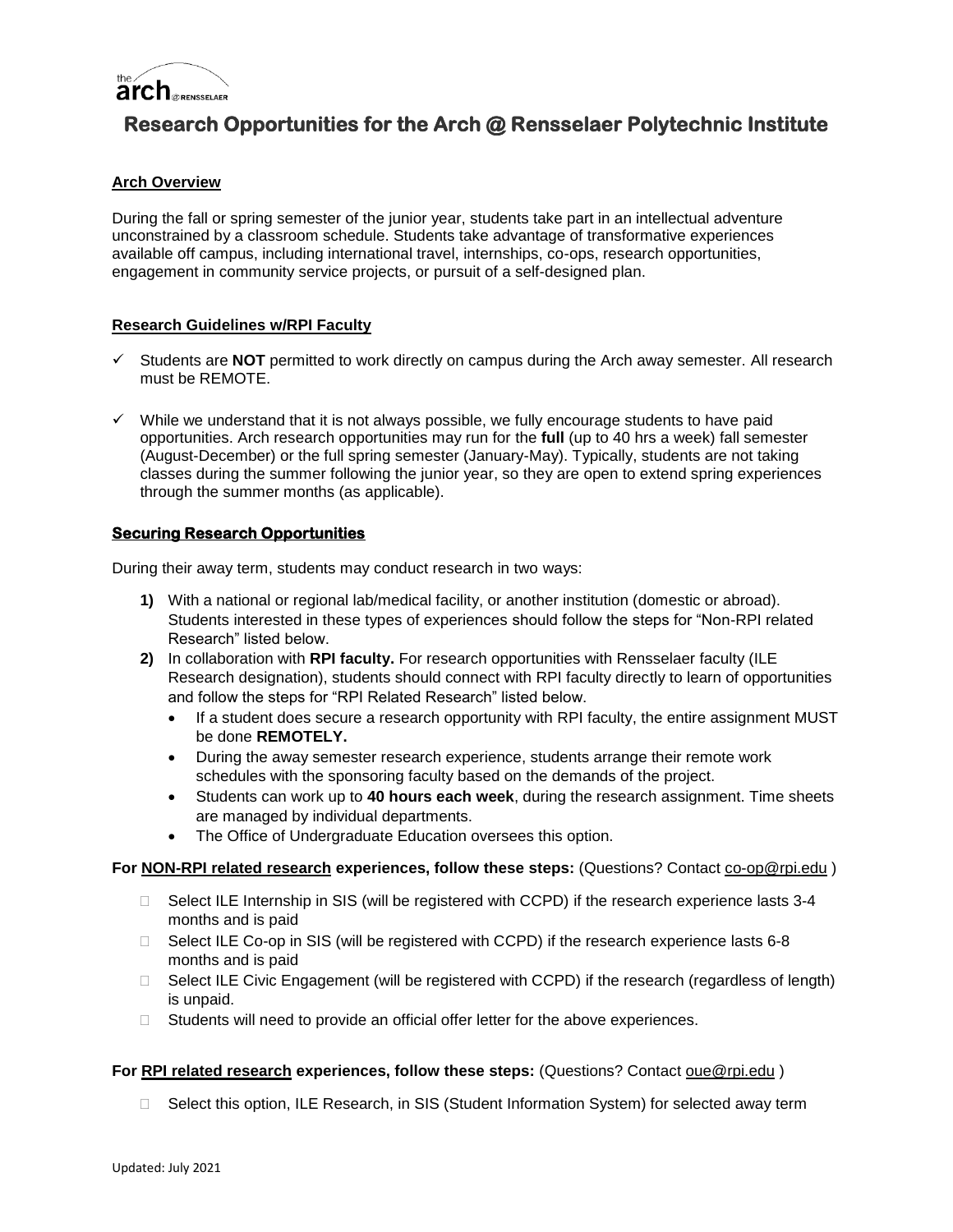

- Complete this WEB FORM
- Submit a letter of support (offer letter)--verifying the research scope and **fully remote** opportunity (on institution letter head is preferred) sent directly to OUE or can be attached in the web form.

# **Other Important Information (For RPI Related Research):**

- $\checkmark$  Letter of Support: A letter of support from the sponsoring faculty on behalf of the student, should include the following:
	- $\circ$  Length of assignment and rate of pay (minimum wage is the base; can be higher based on available funding)
	- o Agreement that assignment/project will be remote
	- $\circ$  Expressed support for the student to submit a final report of research project to Office of Undergraduate Education at the end of the semester
- *Payment for Experience:* If there is payment attached to this research experience, someone from the academic department must contact OUE PRIOR to attempting to process any payment. All aforementioned paperwork must be submitted and approved before payment process can begin. An EPAF must be submitted and approved by OUE.
- *URP and Arch Away Semester:* Students are NOT permitted to participate in URP during the away semester. No Exceptions.
- $\checkmark$  Credit: There is no academic credit that can be granted for the research experience during the away semester.

All supporting documents should be submitted to the: Office of Undergraduate Education at: oue@rpi.edu

All student responsibilities are outlined here: https://info.rpi.edu/arch/semester-away

# **Processing Payment**

- $\checkmark$  Finalizing student payment can begin once all the proper paperwork has been submitted to the Office of Undergraduate Education. **Designated department administrators are responsible for checking with OUE to ensure all documentation has been submitted and for processing all student payments and keeping track of all timesheets, etc.**
- The account code for Arch Research is: 285-Arch Away URP Salary (overhead is waived) *\*Even though the code says salary, this is appropriate for hourly paid students.*
- $\checkmark$  Select "Tiffany Powell, Supervisor" in EPAF for approval. Once approval is granted, student is considered "registered" and "ready to begin work". All timesheets are submitted to and handled at the department level.

## **During/After the Research Experience**

When ILE Research is secured as the "away experience", students are officially registered for **ILE-Research LMS** course (0 credit). This course registration maintains matriculation and allows for tethering during the semester. At the end of the semester, students are expected to construct a written reflection/evaluation of their research experience as embedded in the LMS course. A grade of "S" or "U" will be listed on the student transcript.

Upon return to campus, students are invited share experiences with the broader Rensselaer community during a reflection/celebration event.